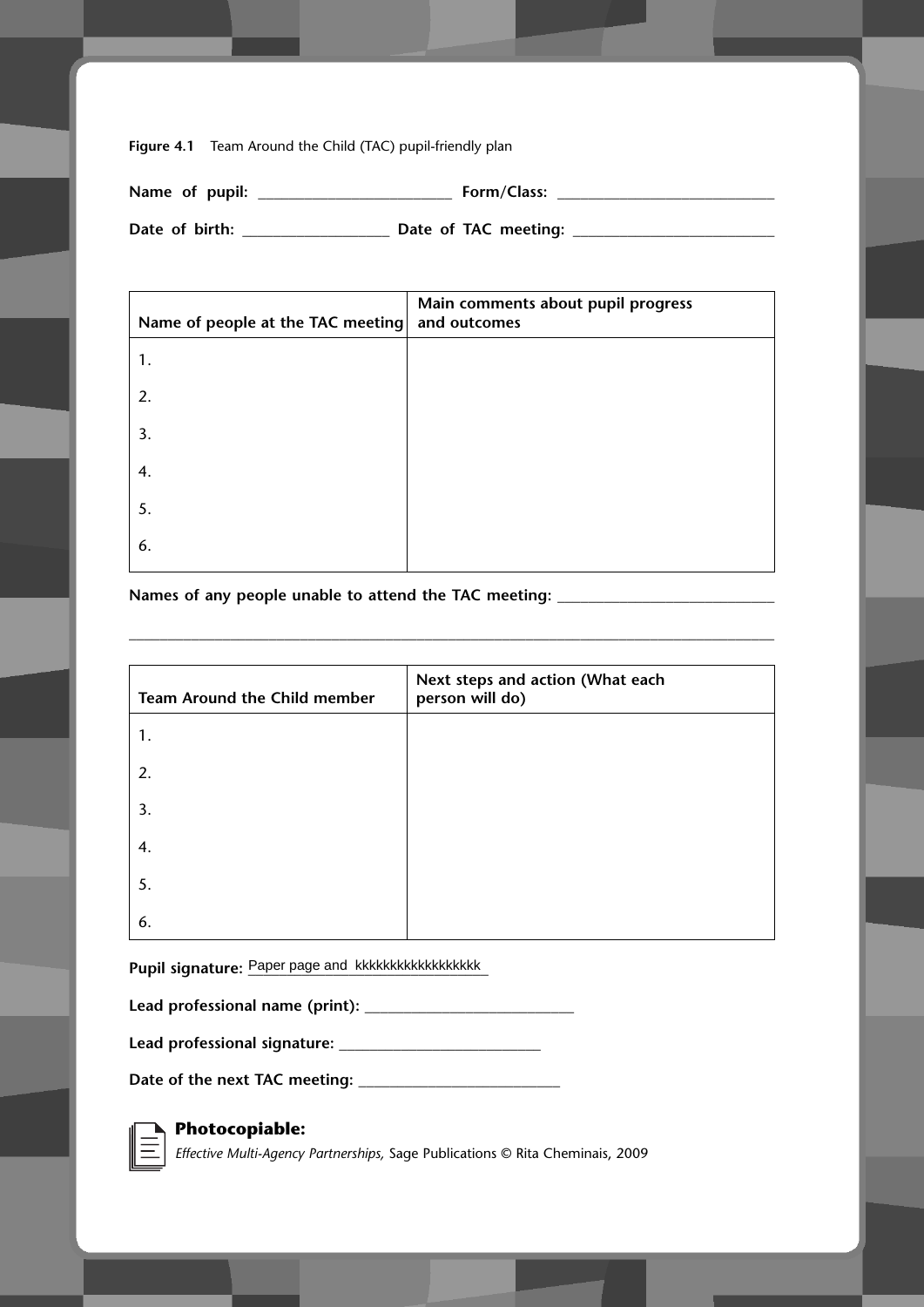**Figure 4.2** Team Around the Child questionnaire

| Please answer the following questions as best you can, about the Team Around the Child<br>(TAC) meeting you attended.                                                               |         |            |           |
|-------------------------------------------------------------------------------------------------------------------------------------------------------------------------------------|---------|------------|-----------|
|                                                                                                                                                                                     |         |            |           |
|                                                                                                                                                                                     |         |            |           |
| $\checkmark$ tick one box after each question that matches what you thought about the meeting.                                                                                      |         |            |           |
| 1. Was the purpose of the TAC meeting made clear to you?                                                                                                                            |         | $\Box$ YES | $\Box$ NO |
| 2. Did you feel able to give your views at the TAC meeting?                                                                                                                         |         | $\Box$ YES | $\Box$ NO |
| 3. Did you feel your views were listened to by others?                                                                                                                              |         | $\Box$ YES | $\Box$ NO |
| 4. Were your views noted and taken seriously by others?                                                                                                                             |         | $\Box$ YES | $\Box$ NO |
| 5. Did you think the lead professional led the meeting well?                                                                                                                        |         | $\Box$ YES | $\Box$ NO |
| 6. Do you feel OK about what the TAC plan next steps are?                                                                                                                           | $\perp$ | YES        | $\Box$ NO |
| 7. Were you happy with the venue for the meeting?                                                                                                                                   |         | $\Box$ YES | $\Box$ NO |
| 8. Did you feel the TAC meeting went on for too long?                                                                                                                               |         | $\Box$ YES | $\Box$ NO |
| 9. What could be done to make the next meeting better? (Please comment below)                                                                                                       |         |            |           |
| 10. Is there anything else you wish to comment on about the TAC meeting you have<br>just attended? If so, please write your comments below.                                         |         |            |           |
| Thank you for taking the time to complete this questionnaire.<br>Your views are important to us.<br>Please place your questionnaire in the post box in the main entrance of school. |         |            |           |
| <b>Photocopiable:</b><br>Effective Multi-Agency Partnerships, Sage Publications © Rita Cheminais, 2009                                                                              |         |            |           |